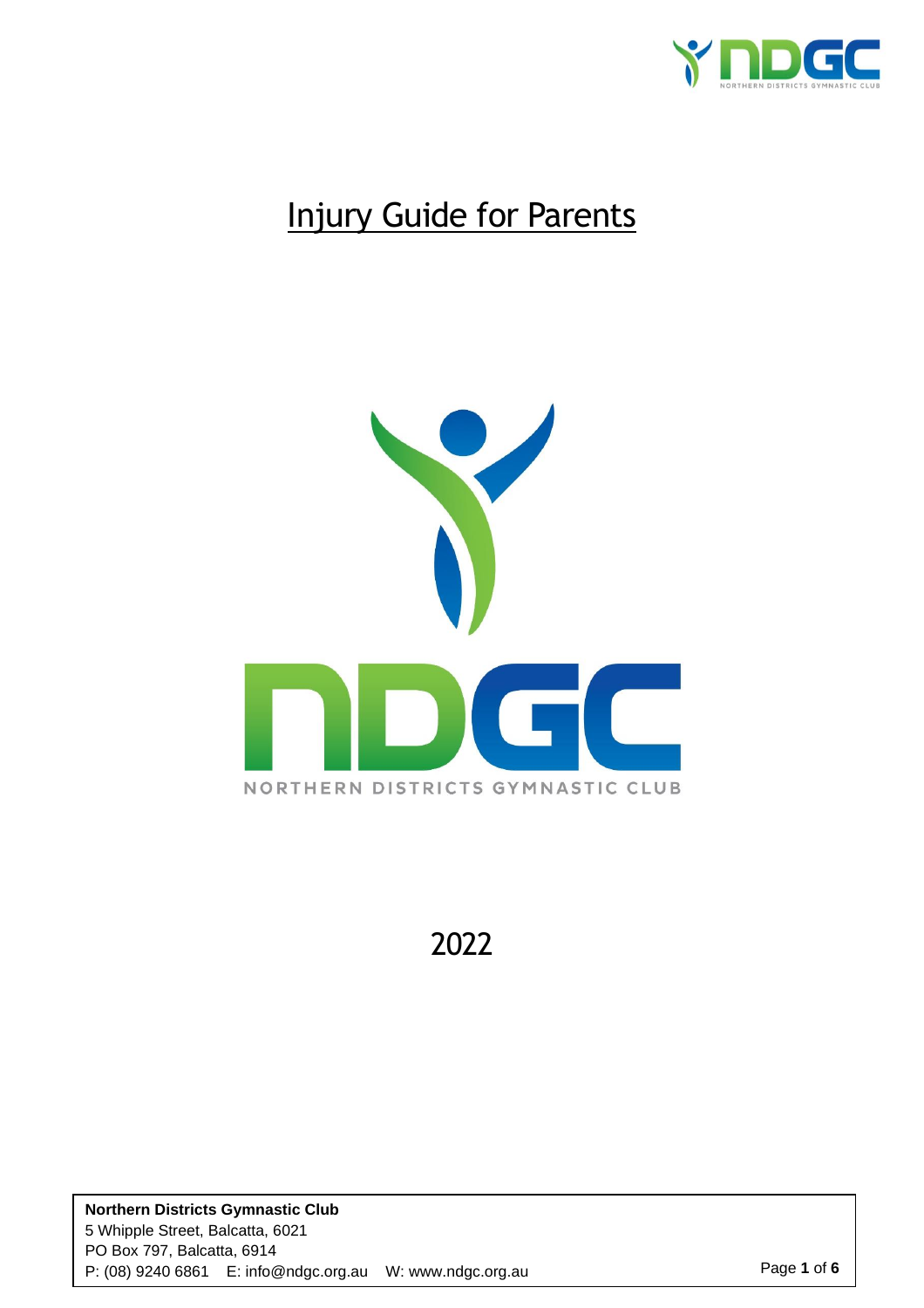

### **Contents Page**

| Introduction                                        | Page 3 |
|-----------------------------------------------------|--------|
| <b>Insurance Coverage</b>                           | Page 3 |
| Procedures that occur when an injury occurs at NDGC | Page 4 |
| Modified Training due to Injury                     | Page 5 |
| Return to training process                          | Page 5 |
| Athlete withdrawal from competition                 | Page 6 |
| Athlete wellbeing                                   | Page 6 |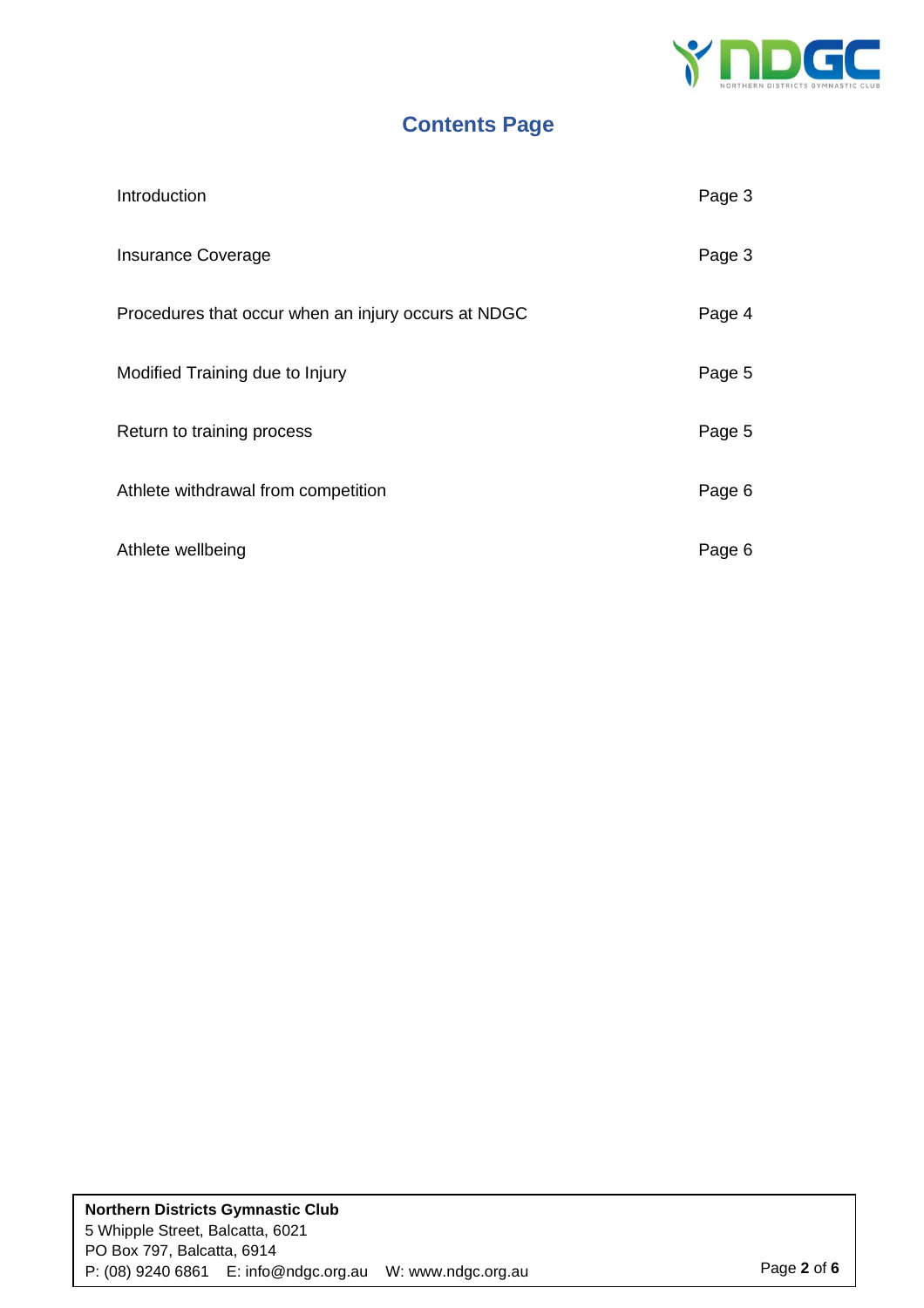

### **1. Introduction**

Each calendar year, every athlete who joins Northern Districts Gymnastic Club (NDGC) is required to pay a Club Registration Fee which includes Athlete Insurance, Club Subscription and Gymnastics Australia registration. If your child sustains an injury at NDGC, the Gymnastics Australia National Insurance Program provides coverage for treatments required because of the injury. It is very important that you read the information contained within this document, as well as the information located on the [Marsh Advantage website](https://www.marshadvantage.com.au/business/sports-clubs/gymnastics.html) prior to lodging a claim for an injury.

This document has been developed to provide parents with an understanding of what happens when an injury occurs within the gym, as well as the processes required surrounding any modifications to training due to injury. If you have any queries regarding the information contained within this document, please speak with the Competitive Programs Manager Ben Barnard, [ben@ndgc.org.au](mailto:ben@ndgc.org.au)

### **2. Insurance Coverage – Marsh Advantage Insurance**

"Since 2017, Marsh Advantage Insurance has been working with Gymnastics Australia as the appointed broker for the National Risk Protection Program. This program provides a set of Insurance policies and specific risk management modules, to help protect the needs of different membership categories at a nationally negotiated rate. Working in collaboration with Gymnastics Australia, Marsh Advantage Insurance has developed a comprehensive understanding of the unique risks that gymnastic clubs, coaches, and members face, allowing us to arrange a package that meets your needs."

Below are some important and relevant links with regards to Marsh Advantage Insurance:

- For information regarding the Gymnastics Australia National Insurance Program, please visit:<https://www.marshadvantage.com.au/business/sports-clubs/gymnastics.html>
- Cover Summary Document (pdf): [https://www.marshadvantage.com.au/content/dam/marsh/mai/documents/Gymnastics\\_](https://www.marshadvantage.com.au/content/dam/marsh/mai/documents/Gymnastics_NRPP_Cover_Summary.pdf) [NRPP\\_Cover\\_Summary.pdf](https://www.marshadvantage.com.au/content/dam/marsh/mai/documents/Gymnastics_NRPP_Cover_Summary.pdf)
- Gymnastics Australia Insurance FAQ: <https://www.marshadvantage.com.au/business/sports-clubs/gymnastics/faq.html>
- Lodging a claim: [https://www.marshadvantage.com.au/business/sports](https://www.marshadvantage.com.au/business/sports-clubs/gymnastics/claims.html)[clubs/gymnastics/claims.html](https://www.marshadvantage.com.au/business/sports-clubs/gymnastics/claims.html)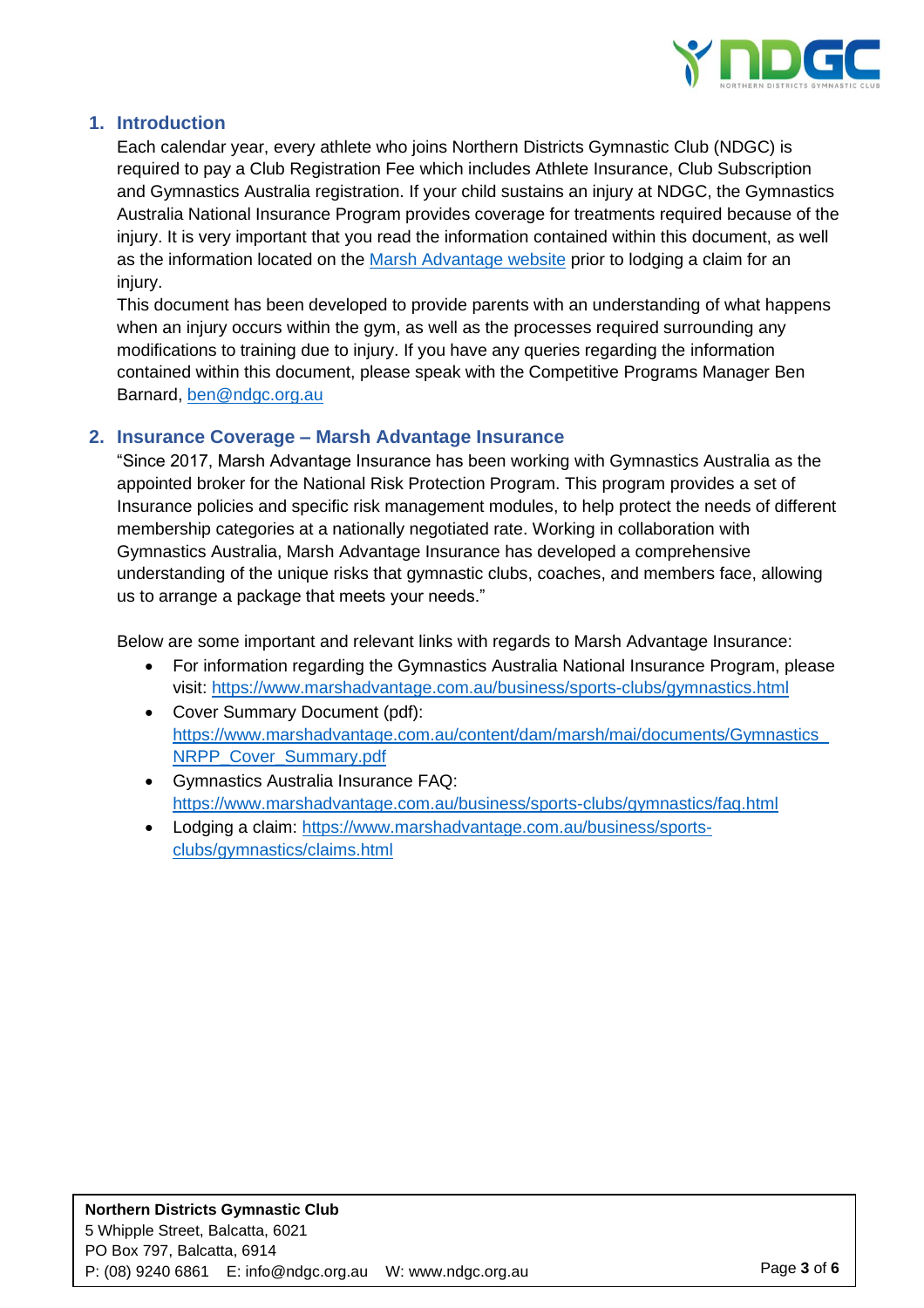

### The next section of this document outlines the procedures that occur when an injury is sustained at NDGC

*Please refer to the NDGC Injury Policy for further information*

### **3. What happens when an injury occurs to a registered member at NDGC?**

### *3.1.*If an Accident or Injury occurs

In the event that an accident or injury occurs at NDGC, the following steps should be followed (as outlined in the NDGC Injury Policy):

- Stop the class (if required) and prevent any injured participants from moving or being harmed by further activity
- Ensure the rest of the class is safe. Give responsibility for your group to another coach (if required) and stay with the injured person to assess what occurred.
- If required, request assistance from the First Aid Officer (most senior qualified first aid person) to assess the nature of the injury and give directions regarding treatment.
- Talk to and observe the participant to ascertain what occurred. Also ask other athletes if they observed what occurred.
- Administer first aid.
	- o If there is a suspected neck or spinal injury, do not move the participant unless there is a risk to life. Follow the *NDGC Head Injury and Concussion Policy (Head Injury Assessment).*
	- o If the injury is deemed of a serious nature, call an ambulance.
	- $\circ$  If serious: contact the parent/guardian of the injured athlete (after calling an ambulance if required).
	- o If minor: Contact the parent/guardian at the conclusion of the class. If the athlete is unable to return to training within 30 minutes of the injury, contact the parent or guardian.

### *3.2.*Injury Reporting and Follow Up

- An Injury Report Form must be completed for every participant that is injured whilst in the NDGC facility.
- The Injury Report Form must be submitted to the Competitive Programs Manager at the conclusion of the class.
- Competitive Programs Manager to assess Injury Report Form and file in accordance with Best Practice Principles.
- The participants coach should follow up with the parent/quardian of the injured participant within 24-48 hours.
- The Competitive Programs Manager should follow up with the parent/guardian of the injured participant in the case of a major injury, providing insurance information as required.
- In the event the injury report infers that a duty of care and a risk management matter, the Competitive Programs Manager will investigate further with the General Manager.
- If the injury is of a serious nature and required treatment, the Gymsport Program Manager should liaise with parents and advise Administration of any pending action

### **Northern Districts Gymnastic Club** 5 Whipple Street, Balcatta, 6021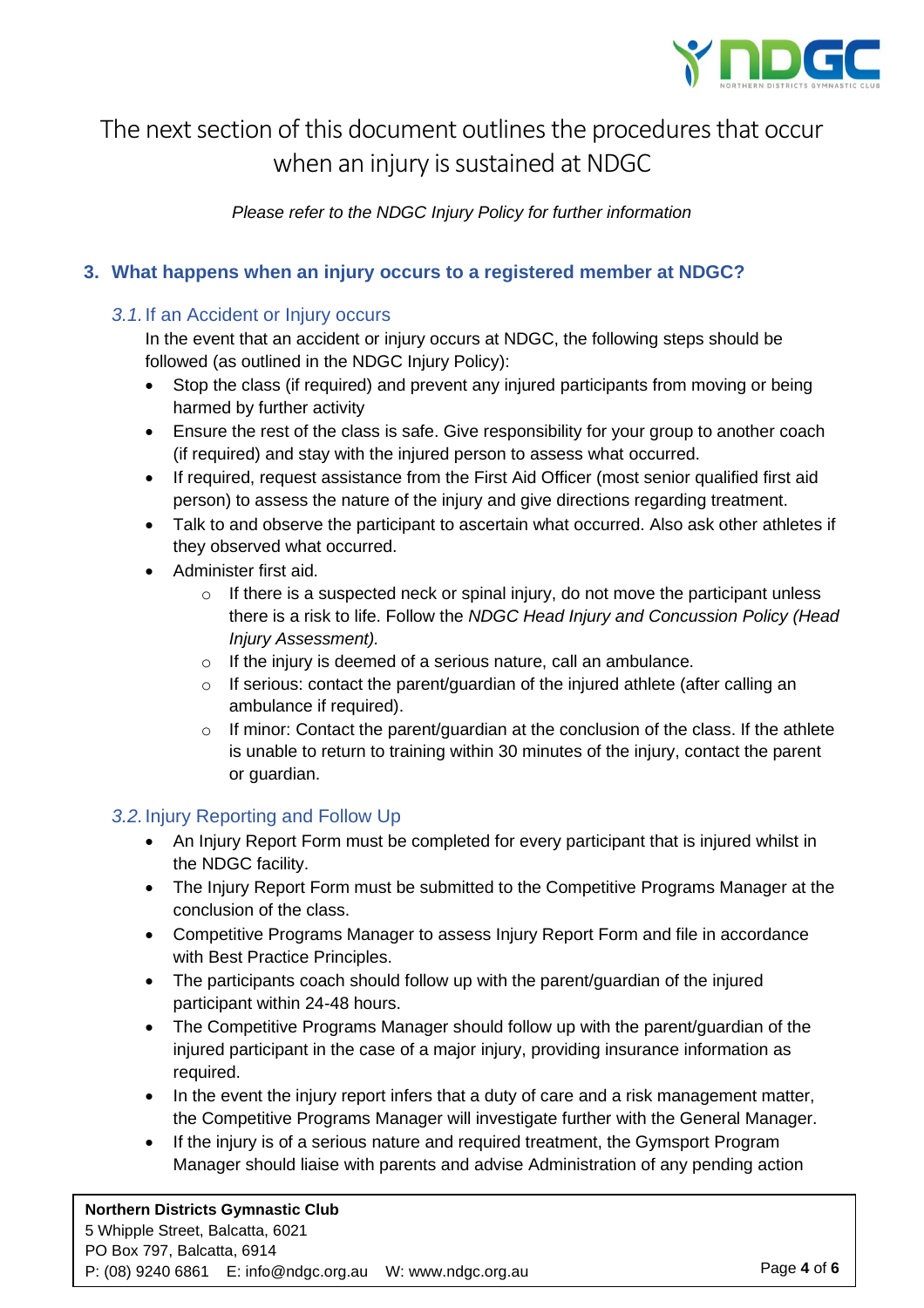

required.

• If required, the Competitive Programs Manager will collate all necessary paperwork and provide these to the parent, if they wish to lodge a claim through Marsh Advantage Insurance.

## The next section of this document outlines the procedures that occur with regards to modified training due to injury

*Please refer to the NDGC Modified Training Hours Policy for further information*

### **4. Modifications to training due to injury occurred at NDGC**

### 4.1.What happens if my child cannot train at all after the injury?

- In the event the injury is serious, and the athlete cannot return to training, the Gymsport Program Manager or Competitive Programs Manager will liaise with the Parent and Administration to adjust future invoices.
	- o A Medical Certificate must be provided by the parent to Administration for this to occur.
- We will provide you with a copy of our injury report and complete any necessary claims paperwork within seven days.

### 4.2.What happens if my child needs to train on modified hours after the injury?

- If the athlete can come back to training on modified hours, then the coach/medical advice and the parents will agree on modified hours. A Medical Certificate from a Doctor or treating health care professional must be submitted to Administration.
- Administration will be advised of any changes to training hour to modified hours.
- We will provide you with a copy of our injury report and complete any necessary claims paperwork within seven days.
- Coaches will work closely with the Parent and Athlete on their physical and mental wellness and make recommendations accordingly.

### **5. Return to training process**

### 5.1.My child is ready to return to training from no training to modified hours

- A Medical Certificate or letter from a Doctor or treating practitioner advising training can recommence must be provided prior to returning to training.
- Coaches and Parents will agree on modified hours.
- Administration will be advised of any changes from no training to modified hours and fees will commence.
- Coaches will work closely with the Parent and Athlete on their physical and mental wellness and make recommendations accordingly.